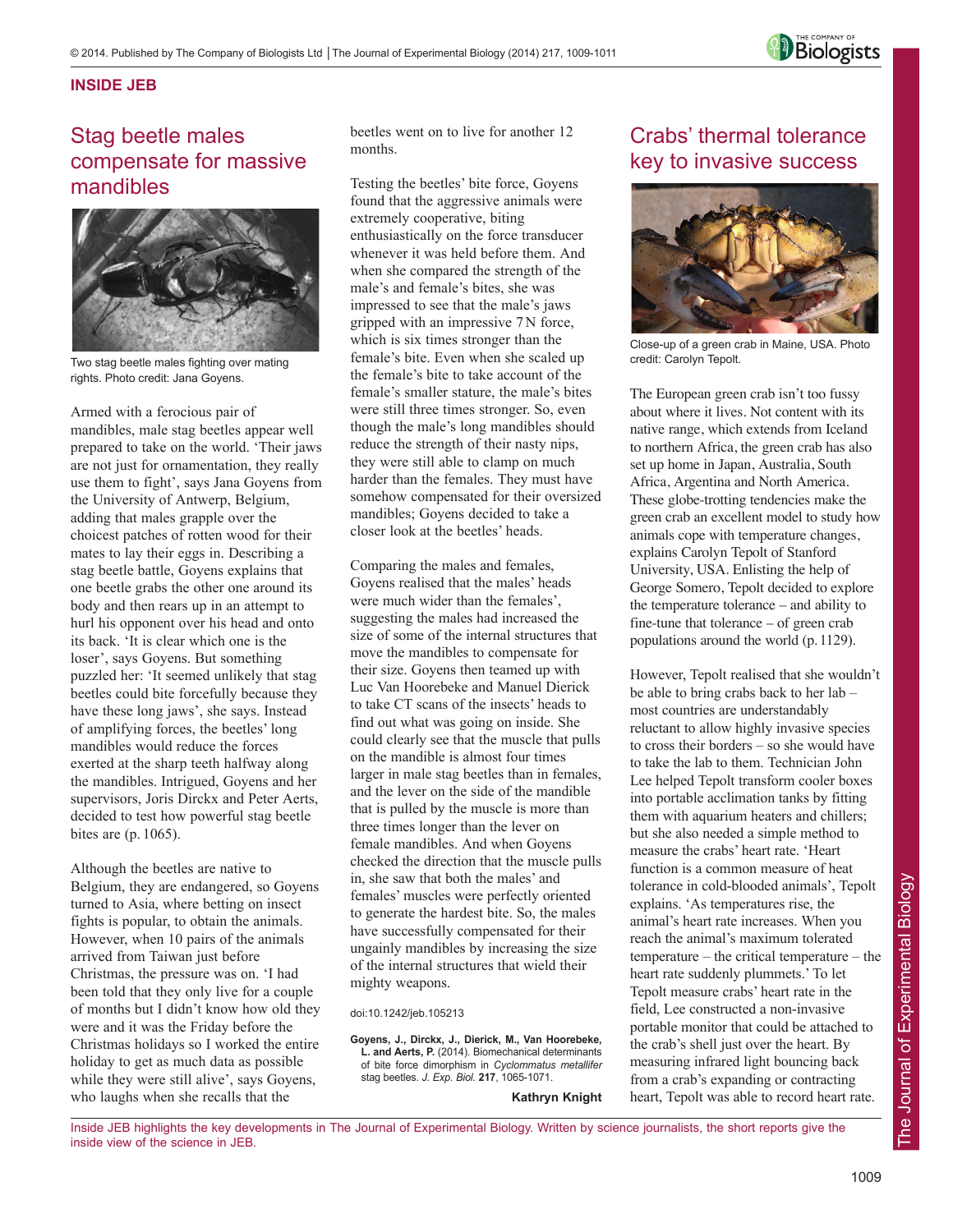Taking her portable lab, Tepolt travelled to seven sites around the globe (Norway, Portugal, three sites along the east coast of North America and two sites along the west coast) to test the thermal limits of their green crab populations. At each site, she trapped green crabs and placed them in acclimation tanks for several weeks, keeping one group at 5°C and another group at 25°C. She then tested the heat tolerance of each group by attaching heart rate monitors to the crabs, ramping up the temperature in the tanks by 5°C an hour, and measuring the critical temperature at which the crabs' heart rate plummeted. To test the crabs' cold tolerance, she decreased the temperature to 0°C and measured their average heart rate. Tepolt expected that green crabs, as an invasive species, would have better heat tolerance than non-invasive species. Sure enough, she found that the average critical temperature for green crabs was 34.5–36.5°C, higher than the 30–35°C critical temperatures previously recorded for other crabs and lobsters living at the same sites. Green crabs were also remarkably cold tolerant; they all survived short-term exposure to 0°C.

But the real key to green crabs' invasive success may lie in their ability to finetune their response to shifting temperatures. Tepolt saw that warmacclimated crabs coped better with higher temperatures than their cold-acclimated counterparts: the critical temperature for 25°C-acclimated crabs was 1.8–2.4°C higher than that seen for 5°C-acclimated crabs. 'This suggests that green crabs can shift their thermal limits through acclimation', says Tepolt. However, even after they had acclimated to the same temperature, crabs found in Portuguese waters were better at coping with heat and fared worse at chillier temperatures than their Norwegian cousins. This is exciting, says Tepolt, because it suggests that crab populations are locally adapted to their environments – and that perhaps not all populations are equally suited to invading new regions. In the face of global warming, such variation may mean the difference between life and death.

doi:10.1242/jeb.105221

**Tepolt, C. K. and Somero, G. N.** (2014). Master of all trades: thermal acclimation and adaptation of cardiac function in a broadly distributed marine invasive species, the European green crab, *Carcinus maenas*. *J. Exp. Biol.* **217**, 1129-1138.

> **Yfke Hager yfke.hager@gmail.com**

## Love dart goo gives snail sperm a head start



Dart shooting in *Euhadra* snails. Photo credit: Kazuki Kimura.

For simultaneous hermaphrodites – equipped with both male and female reproductive organs – reproduction is more complex than the conventional 'boy meets girl' story. For a start, each protagonist can fertilize the eggs of the other. Common garden snails, *Cornu aspersum*, seem to improve their chances of becoming fathers – and this might not sound terribly romantic – by spearing their partner with a so-called 'love dart', smeared in mucus. Once in the partner's blood stream, the mucus improves the chances of the biological father's sperm successfully fertilising their partner's eggs by closing off the entrance to a structure that digests unused sperm and causing the sperm to be pumped into a storage organ for later use. But it wasn't clear whether this pragmatic approach to reproduction was peculiar to the common garden snail or whether other species also took advantage of the love dart's benefits. To remedy the situation, Kazuki Kimura and Satoshi Chiba from Tohoku University, Japan, working with Joris Koene from Vrije University, The Netherlands, investigated another species equipped with love darts, the distantly related Japanese *Euhadra peliomphala* snail, to find out whether the love dart mucus that they inject into their partners

also provides a fertility advantage (p. 1150).

Having collected snails from a nearby local park, the team extracted the glands that produce the love dart mucus from some of the animals and produced a mucus gland extract to test on the remaining snails. They then simulated the love dart stabbing action of an ardent snail with a syringe needle coated in the extract before injecting a minute volume of coloured water that mimicked semen into the snail's genital tract to find out whether the mucus gland extract altered the fluid's fate.

The team tested whether any of the fluid made it into the organ that digests sperm and they found that it was closed in the snails that had been injected with the mucus gland extract. In a real-life situation, the mucus would have saved the semen from destruction, and Kimura and colleagues say, 'This indicates that in various dart-bearing species the mucus from the dart glands targets the same organ'.

So, having added another species to the list of simultaneous hermaphrodite snails that improve their chances of becoming fathers through the use of love dart mucus, Kimura and colleagues wonder whether these hermaphrodites benefit from sexual selection. 'Because of the relatively limited literature on sexual selection in hermaphrodites, it was unclear how important sexual selection has been for the evolution of their reproductive behaviours', they say. However, the fact that love dart mucus targets the same organ in distantly related snails suggests that simultaneous hermaphrodites do benefit from sexual selection. The team adds, 'This result supports the idea that this conspicuous reproductive trait of land snails had evolved through a conflict over sperm digestion between sperm donors and recipients'.

#### doi:10.1242/jeb.105205

**Kimura, K., Chiba, S. and Koene, J. M.** (2014). Common effect of the mucus transferred during mating in two dart-shooting snail species from different families. *J. Exp. Biol.* **217**, 1150-1153.

**Kathryn Knight**